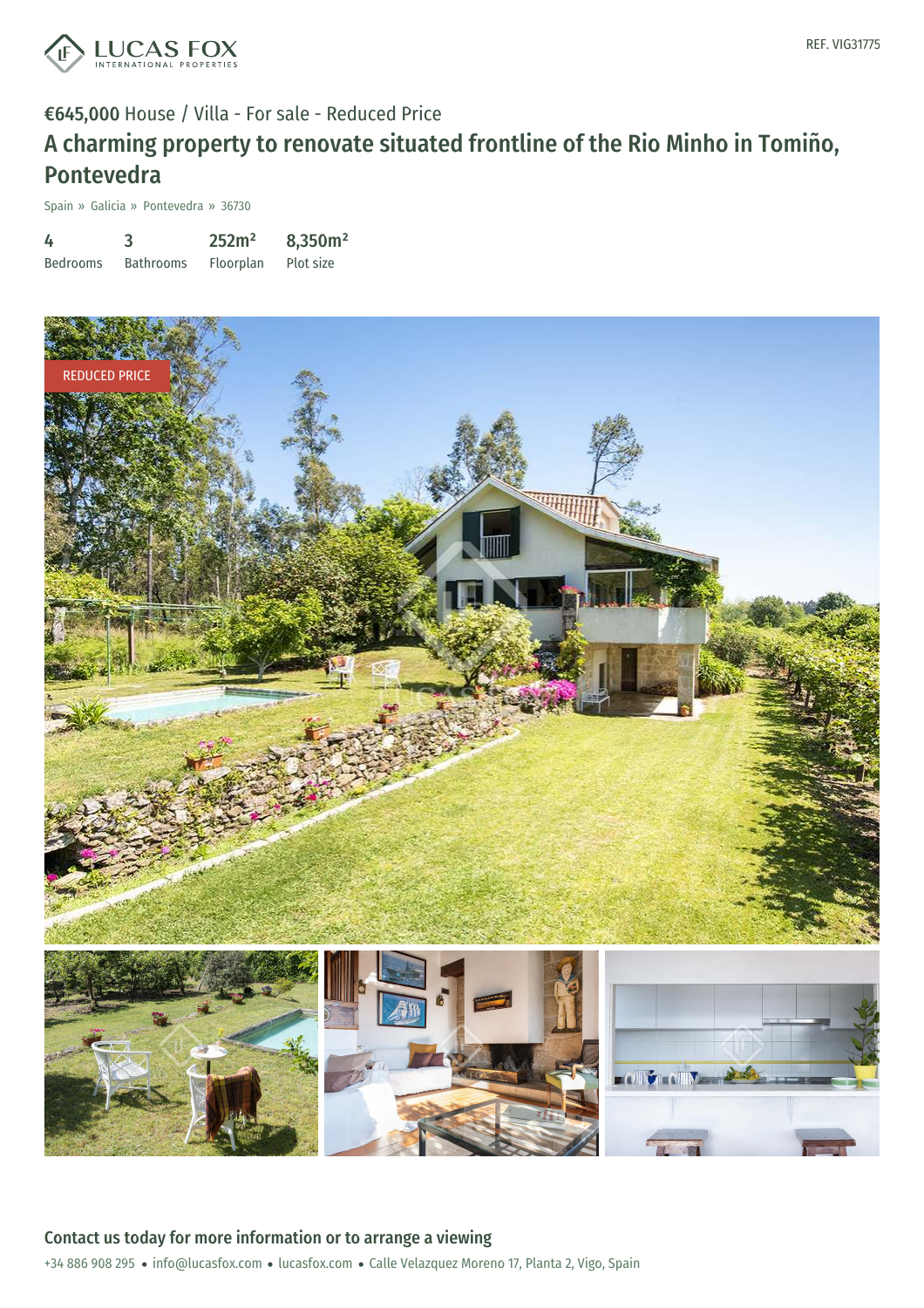

### €645,000 House / Villa - For sale - Reduced Price A charming property to renovate situated frontline of the Rio Minho in Tomiño, Pontevedra

Spain » Galicia » Pontevedra » 36730

4 Bedrooms 3 Bathrooms 252m² Floorplan 8,350m² Plot size

**OVERVIEW** 

#### Good opportunity to acquire a lovely property located frontline of the Minho River overlooking Portugal with a large private plot and nice views.

This charming property is situated frontline of the Minho River in the town of Tomiño. The property offers a large private plot measuring a total of 8.350 m², and there is the possibility of purchasing more land if needed. The villa dates back to the early 1990s and features three levels of space, offering all sides facing south-east. All areas of the villa provide lovely views and natural light.

Once inside the property, we are welcomed by the large kiwi farm. A local farmer currently runs it.

This villa itself has good potential to be renovated into a charming or contemporary villa. The property, when built, was developed by well-known construction companies in the area and architects. It offers beautiful views and the outer regions to enjoy.

Once inside, we are welcomed by the reception area that leads to the open living and dining room, next to the kitchen area and the outer terraces overlooking the river. The living room with high wood finished ceilings and a wood-burning fireplace. This area feels cosy and lovely. On this level, we have a bathroom and a bedroom.

We have a sleeping area on the first floor, with the main bedroom and a lounge section. The lounge section can be converted into more bedroom space, office or library.

Downstairs on the [ground](mailto:info@lucasfox.com) floor, we find [another](https://www.lucasfox.com) bedroom and bathroom. There is a family room with a fireplace, currently being used as a bedroom area. This area also features direct access to the garden terrace and a space for indoor dining.

The exterior section of the property has a large kiwi farm fully fenced and private, and there is also direct access to the river.

The property offers its own water wells.



[lucasfox.com/go/vig31775](https://www.lucasfox.com/go/vig31775)

Mountain views, Sea views, Garden, Terrace, Private garage, High ceilings, Natural light, Wooden flooring, Parking, Built-in wardrobes, Equipped Kitchen, Fireplace, Heating, Storage room, To renovate, Utility room, Views, Well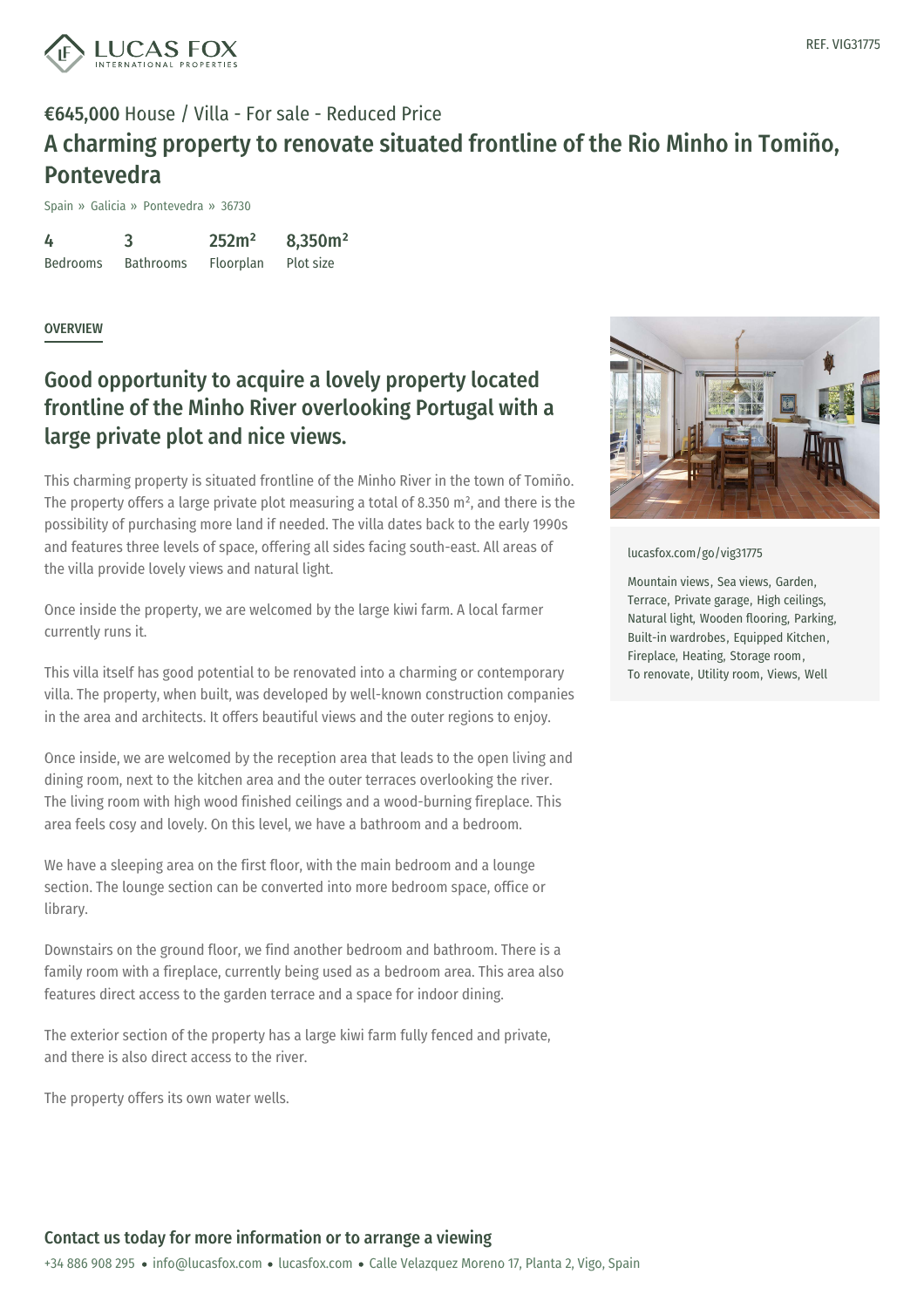

## €645,000 House / Villa - For sale - Reduced Price A charming property to renovate situated frontline of the Rio Minho in Tomiño, Pontevedra

Spain » Galicia » Pontevedra » 36730

| 4               | 3                | 252m <sup>2</sup> | 8,350m <sup>2</sup> |
|-----------------|------------------|-------------------|---------------------|
| <b>Bedrooms</b> | <b>Bathrooms</b> | Floorplan         | Plot size           |

This property can be adapted to a mid-size family or growing family looking to live in the countryside and take on an excellent project to renovate this property into a fantastic private residence. It is well situated, a short drive to Portugal and Vigo city centre is 35 min away by car. The nearest walking trails and hiking routes are a few steps away.